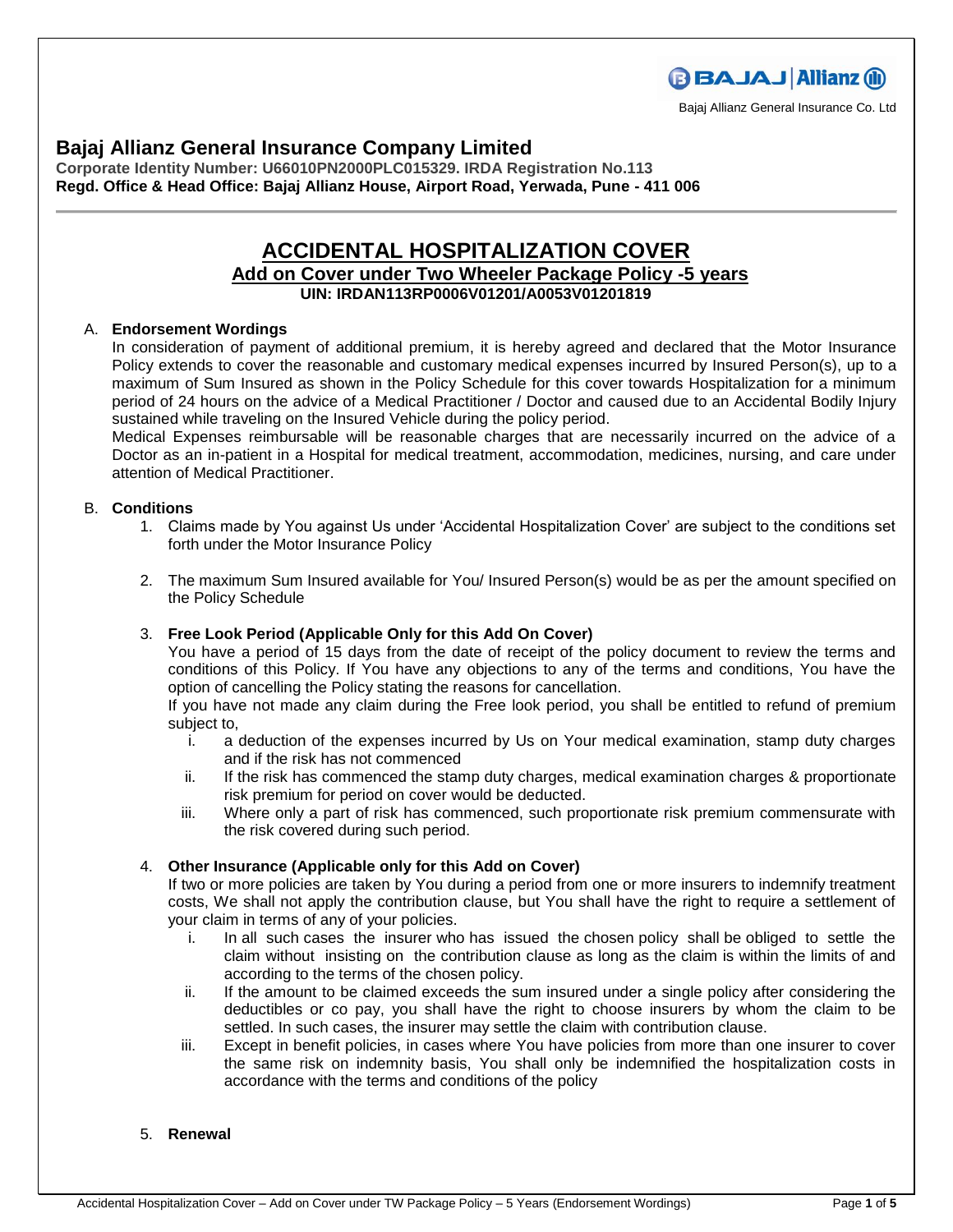

- i. Under normal circumstances, subject to Two Wheeler Package Policy- 5 Years covering Two Wheeler also being renewed, renewal will not be refused except on the grounds of Insured's moral hazard, misrepresentation or fraud.
- ii. The Add on cover can be renewed only if the Two Wheeler Package Policy 5 Years covering Two Wheeler, to which it is attached, is also renewed. This add on cover cannot be renewed on a standalone basis..
- iii. Premium payable on renewal and on subsequent continuation of cover are subject to change with prior approval from IRDAI.

### 6. **Cancellation**

Cancellation conditions of the add-on cover will be identical to the base policy to which the add-on cover is attached.

## 7. **Revision/ Modification of the Cover:**

There is a possibility of revision/ modification of terms, conditions, coverages and/or premiums of this cover at any time in future, with appropriate approval from IRDAI. In such an event of revision/ modification of the product, intimation shall be set out to all the existing insured members at least 3 months prior to the date of such revision/modification comes into the effect

#### 8. **Withdrawal of Cover: (Applicable only for this Add on Cover)**

There is a possibility of withdrawal of this cover at any time in future, with appropriate approval from IRDAI, as We reserve Our right to so with a intimation of 3 months to all the existing insured members. In such an event of withdrawal of this cover, at the time of Your seeking renewal of this cover, You can choose, among Our available similar and closely similar Health insurance products. Upon Your so choosing Our new product, You will be charged the Premium as per Our Underwriting Policy for such chosen new product, as approved by IRDAI.

Provided however, if You do not respond to Our intimation regarding the withdrawal of the cover/ product under which this Policy is issued, then this cover shall be withdrawn and shall not be available to You for renewal on the renewal date and accordingly upon Your seeking renewal of this Policy, You shall have to take a Policy under available new products of Us subject to Your paying the Premium as per Our Underwriting Policy for such available new product chosen by You and also subject to Portability condition.

#### 9. **Sum Insured Enhancement:**

The Insured member can apply for enhancement of Sum Insured under this add on cover at the time of renewal. You can apply for enhancement of Sum Insured by submitting a fresh proposal form to the Company.

#### C. **Exclusions**

In addition to the exclusions mentioned under Motor Insurance Policy, We will not be liable to indemnify You/ Insured Person(s) for the following events:

1. Any consequential loss arising out of claims lodged under 'Accidental Hospitalization Cover'

2. Accidental Bodily Injury that You/ Insured Person(s) covered under 'Accidental Hospitalization Cover' meet with:

- a) Through suicide, attempted suicide or self inflicted injury or illness
- b) While under the influence of liquor or drugs

c) Arising or resulting from You/Insured Person(s) covered under 'Accidental Hospitalization Cover' committing any breach of law with criminal intent

d) Whilst participating as the driver, co-driver or passenger of a motor vehicle during motor racing or trial runs

e) As a result of any curative treatments or interventions that have been carried out

f) Arising out of participation in any naval, military or air force operations whether in the form of military exercises or war games or actual engagement with the enemy, whether foreign or domestic

- 3. Any expenses incurred for treatment of pre-existing ailments
- 4. Complications arising out of pregnancy, resulting childbirth, miscarriage, abortion or any of these unless caused by Accident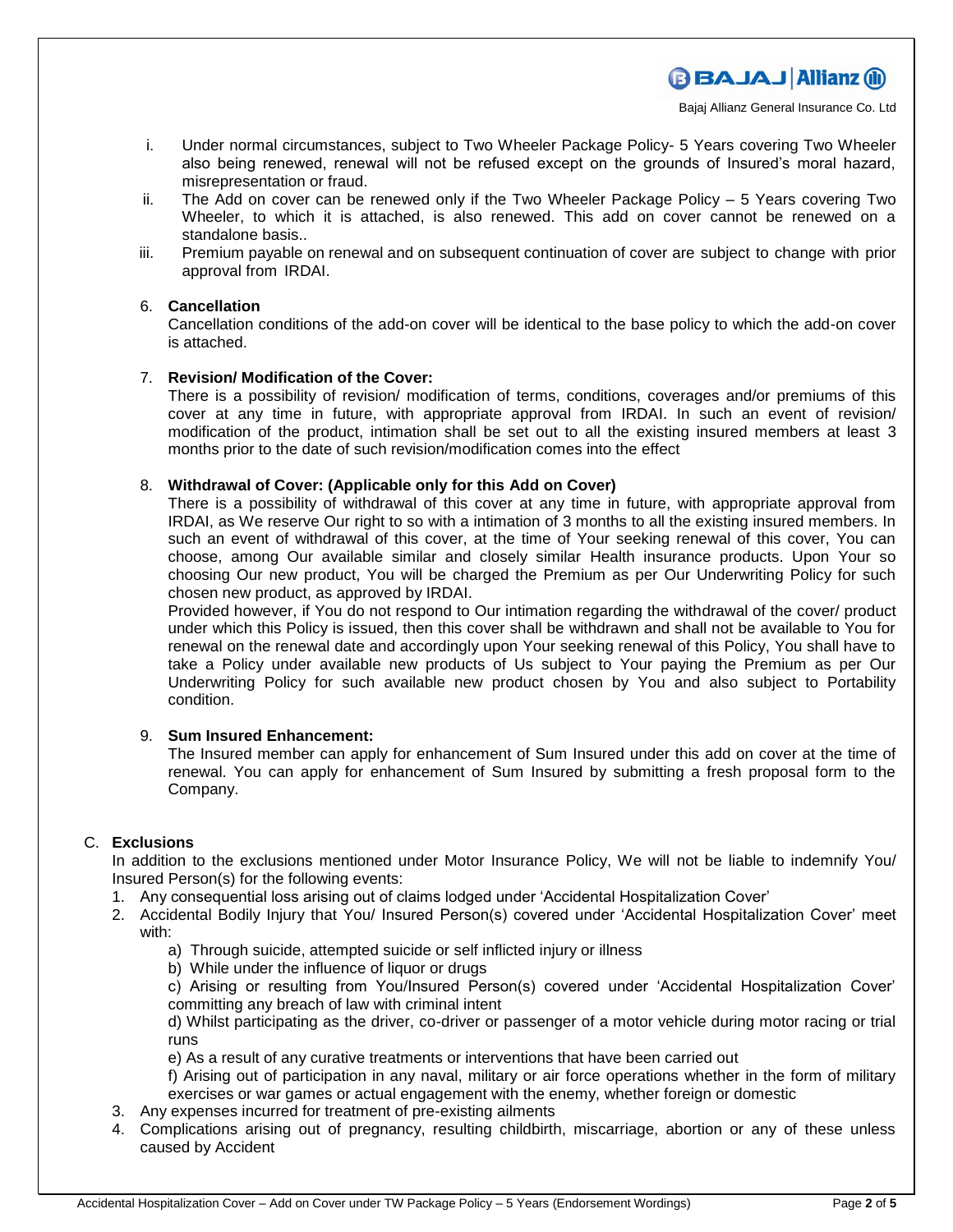**BBAJAJ Allianz (ii)** 

- 5. War (whether declared or not), civil war, invasion, act of foreign enemies, rebellion, revolution, insurrection, mutiny, military or usurped power, seizure, capture, arrest, restraint or detainment, confiscation or nationalisation or requisition of or damage by or under the order of any government or public local authority 6. Nuclear energy, radiation
- 

# D. **Claims Process**

# 1. **Making a Claim**

If You/Insured Person(s) covered under 'Accidental Hospitalization Cover' meet with any Accidental Bodily Injury that may result in a claim, then as a condition precedent to Our liability:

a) You/Insured Person(s) or someone claiming on behalf must inform Us in writing immediately and in any event within 14 days

b) You/Insured Person(s) must immediately consult a Medical Practitioner / Doctor and follow the advice and treatment that he recommends

c) You/Insured Person(s) must take reasonable steps to lessen the consequence of Bodily injury

d) You/Insured Person(s) must have himself examined by Our medical advisors if We ask for this

e) You/Insured Person(s) or some one claiming on behalf must promptly give Us documentation and other information We ask for to verify the claim or Our obligation to make payment for it

f) In the event of death, someone claiming on deceased's behalf must inform Us in writing immediately and send Us a copy of the post- mortem report (if available) within 30 days

g) You/ Insured Person(s) shall arrange for submission of the following documents to the Company:

- i. Duly Completed Claim Form signed by Insured/ Person Claiming on behalf of the Insured
- ii. Hospital Discharge Summary
- iii. Hospital Bill giving detailed break up of all expenses
- iv. Investigation Reports like Laboratory test, X-rays and reports essential of confirmation of the Injury;
- v. Doctor's Report;
- vi. Intimation given by You/ Your Representative, regarding the Insured Vehicle meeting with an accident
- vii. Police Report/ FIR (if available)
- viii. Policy Copy
- ix. NEFT details & cancelled cheque

Note: Waiver of conditions (a) and (f) may be considered in extreme cases of hardship where it is proved to Our satisfaction that under the circumstances in which You/Insured Person(s) was placed, it was not possible for You/Insured Person(s) or any other person to give notice or file claim within the prescribed time limit.

# 2. **Paying a Claim**

- a. You agree that We need only make payment when You or someone claiming on Your behalf has provided Us with necessary documentation and information. We will make payment to You or Your Nominee. If there is no Nominee and You are incapacitated or deceased, We will pay Your heir, executor or validly appointed legal representative and any payment We make in this way will be a complete and final discharge of Our liability to make payment.
- b. On receipt of all the documents and on being satisfied with regard to the admissibility of the claim as per policy terms and conditions, we shall offer within a period of 30 days a settlement of the claim to you. Upon acceptance of an offer of settlement by you, the payment of the amount due shall be made within 7 days from the date of acceptance of the offer by you. In the cases of delay in the payment, we shall be liable to pay interest at a rate which is 2% above the bank rate prevalent at the beginning of the financial year in which the claim is reviewed by us.
- c. If we, for any reasons decide to reject the claim under the policy, the reasons regarding the rejection shall be communicated to you in writing within 30 days of the receipt of complete set of documents.
- d. We shall make payment in Indian Rupees only.
- e. If claim event falls within two policy periods the claims shall be administered taking into consideration the available sum insured in the two policy periods, including the deductibles (if any) for each policy period. The claim amount to be payable shall be reduced up to the extent of the premium to be received for renewal/due date of premium of this policy, if the same is not received earlier.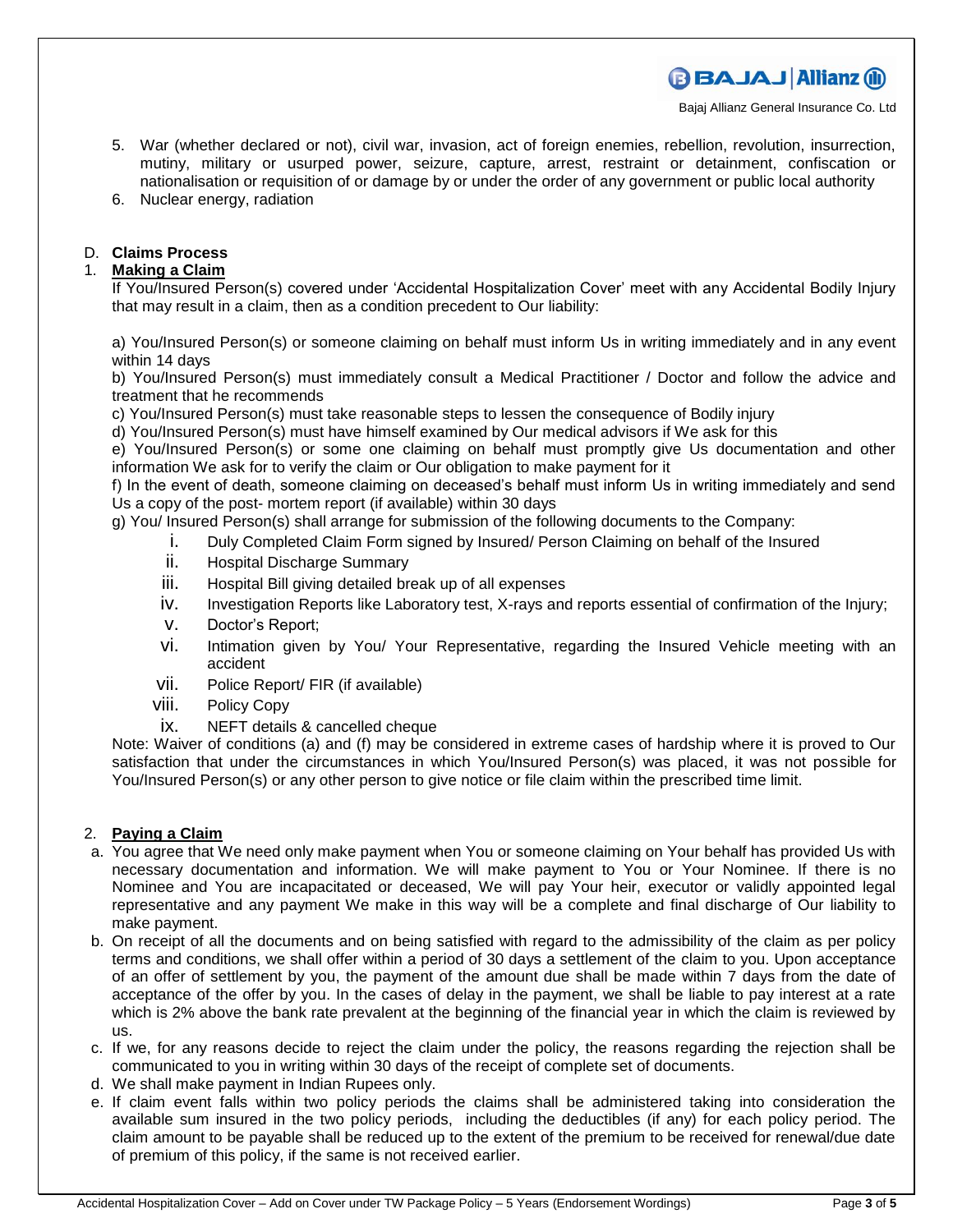#### E. **Definitions**

The words and phrases listed have special meanings **We** have set below whenever they appear in bold type and initial capitals. Please note that references to the singular or to the masculine also include references to the plural or to the female the context permits and if appropriate.

- 1. **Accident, Accidental:** means sudden, unforeseen and involuntary event caused by external, visible and violent means.
- 2. **Bodily Injury/ Injury:** Injury means accidental physical bodily harm excluding illness or disease solely and directly caused by external, violent and visible and evident means which is verified and certified by a Medical Practitioner.
- 3. **Condition Precedent:** Condition Precedent shall mean a policy term or condition upon which the Insurer's liability under the policy is conditional upon.
- 4. **Co- Payment:** A Co- payment is a cost sharing requirement under a health insurance policy that provides that the policyholder/ insured will bear a specified percentage of the admissible claim amount. A Co- payment does not reduce the Sum Insured.
- 5. **Contribution:** Contribution is essentially the right of an insurer to call upon other insurers liable to the same insured to share the cost of an indemnity claim on a rate able proportion of Sum Insured. This clause shall not apply to any Benefit offered on fixed benefit basis.
- 6. **Day care Treatment:** Day care treatment refers to medical treatment, and/or surgical procedure which is:
	- i. undertaken under General or Local Anesthesia in a hospital/day care centre in less than 24 hrs because of technological advancement, and
	- ii. which would have otherwise required a hospitalization of more than 24 hours.

Treatment normally taken on an out-patient basis is not included in the scope of this definition.

- 7. **Deductible**: A Deductible is a cost-sharing requirement under a health insurance policy that provides that the insurer will not be liable for a specified rupee amount in case of indemnity policies and for a specified number of days/ hours in case of hospital cash policies which will apply before any benefits are payable by the insurer. A Deductible does not reduce the Sum insured.
- 8. **Hospital:** A **Hospital** means any institution established for in- patient care and day care treatment of illness and / or injuries and which has been registered as a hospital with the local authorities under the Clinical Establishment (Registration and Regulation) Act 2010 or under the enactments specified under the Policy Schedule of Section 56(1) of the said Act OR complies with all minimum criteria as under:
	- has qualified nursing staff under its employment round the clock;
	- has at least 10 in-patient beds in towns having a population of less than 10,00,000 and at least 15 in-patient beds in all other places;
	- has a fully equipped operation theatre of its own where surgical procedures are carried out;
	- maintains daily records of patients and makes these accessible to the Insurance company's authorized personnel.
- 9. **Hospitalisation :** Means admission in a Hospital for a minimum period of 24 in patient care consecutive hours except for specified procedures/ treatments, where such admission could be for a period of less than 24 consecutive hours.
- 10. **Illness:** Illness means a sickness or a disease or pathological condition leading to the impairment of normal physiological function which manifests itself during the Policy Period and requires medical treatment.
	- a. Acute condition Acute condition is a disease, illness or injury that is likely to respond quickly to treatment which aims to return the person to his or her state of health immediately before suffering the disease/illness/injury which leads to full recovery.
	- b. Chronic condition A chronic condition is defined as a disease, illness, or injury that has one or more of the following characteristics:—it needs ongoing or long-term monitoring through consultations, examinations, check-ups, and / or tests- it needs ongoing or long-term control or relief of symptoms— it requires your rehabilitation or for you to be specially trained to cope with it- it continues indefinitely—it comes back or is likely to come back.
- 11. **Inpatient care** means treatment for which the insured person has to stay in a hospital for more than 24 hours for a covered event.
- 12. **Insured Person(s)** shall mean the Registered Owner of the vehicle and the family members which includes your spouse and your dependent children and/or parents.
- 13. **Insured Vehicle:** The two wheeler vehicle insured by Us under the Motor Insurance Two Wheeler Package Policy**.**